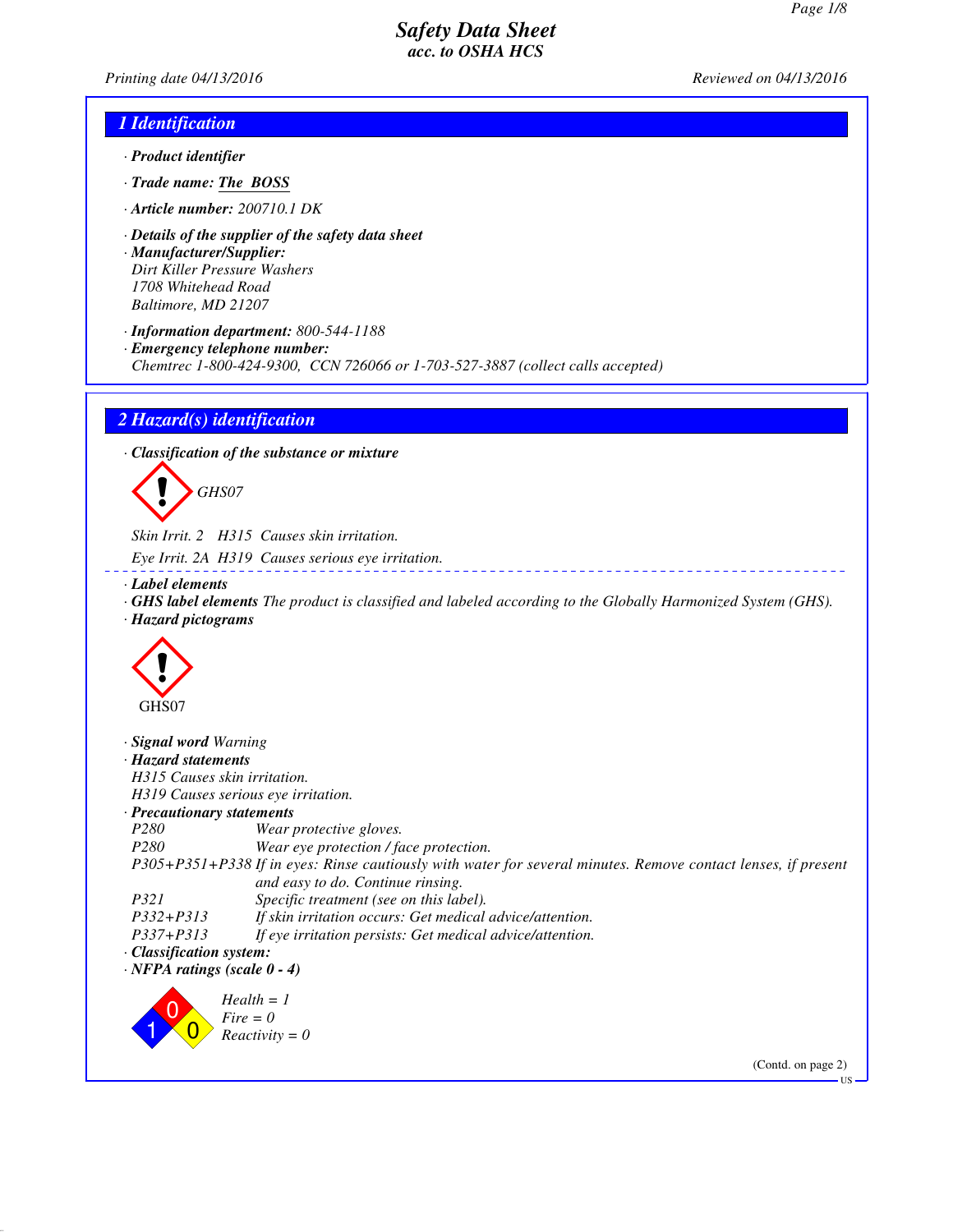*Printing date 04/13/2016 Reviewed on 04/13/2016*

(Contd. of page 1)

*Trade name: The BOSS*

*· HMIS-ratings (scale 0 - 4)*

**HEALTH FIRE**  $R$ **REACTIVITY**  $\boxed{0}$  *Reactivity = 0* 1 *Health = 1*  $\boxed{0}$ *Fire = 0*

# *3 Composition/information on ingredients*

- *· Chemical characterization: Mixtures*
- *· Description: Mixture of the substances listed below with nonhazardous additions.*

## *· Dangerous components:*

*68439-46-3 C9-11 Alcohols Ethoxylated 2.5-10%*

 $6834-92-0$  disodium metasilicate  $\leq 2.5\%$ 

# *4 First-aid measures*

- *· Description of first aid measures*
- *· General information: Immediately remove any clothing soiled by the product.*
- *· After inhalation: In case of unconsciousness place patient stably in side position for transportation.*
- *· After skin contact: Immediately wash with water and soap and rinse thoroughly.*
- *· After eye contact:*
- *Remove contact lenses if able to do so.*
- *Rinse opened eye for several minutes under running water. If symptoms persist, consult a doctor.*
- *· After swallowing:*

*Rinse out mouth and then drink plenty of water.*

*Do not induce vomiting; immediately call for medical help.*

*A person vomiting while lying on their back should be turned onto their side.*

- *· Information for doctor:*
- *· Most important symptoms and effects, both acute and delayed*
- *Nausea*

*Gastric or intestinal disorders*

*Cramp*

*· Danger Large doses may result in red blood cell hemolysis.*

## *5 Fire-fighting measures*

- *· Extinguishing media*
- *· Suitable extinguishing agents:*
- *CO2, extinguishing powder or water spray. Fight larger fires with water spray or alcohol resistant foam.*
- *· Advice for firefighters*
- *· Protective equipment: No special measures required.*

## *6 Accidental release measures*

- *· Personal precautions, protective equipment and emergency procedures Not required.*
- *· Environmental precautions: Dilute with plenty of water.*
- *· Methods and material for containment and cleaning up:*

*Absorb with liquid-binding material (sand, diatomite, acid binders, universal binders, sawdust).*

(Contd. on page 3)

US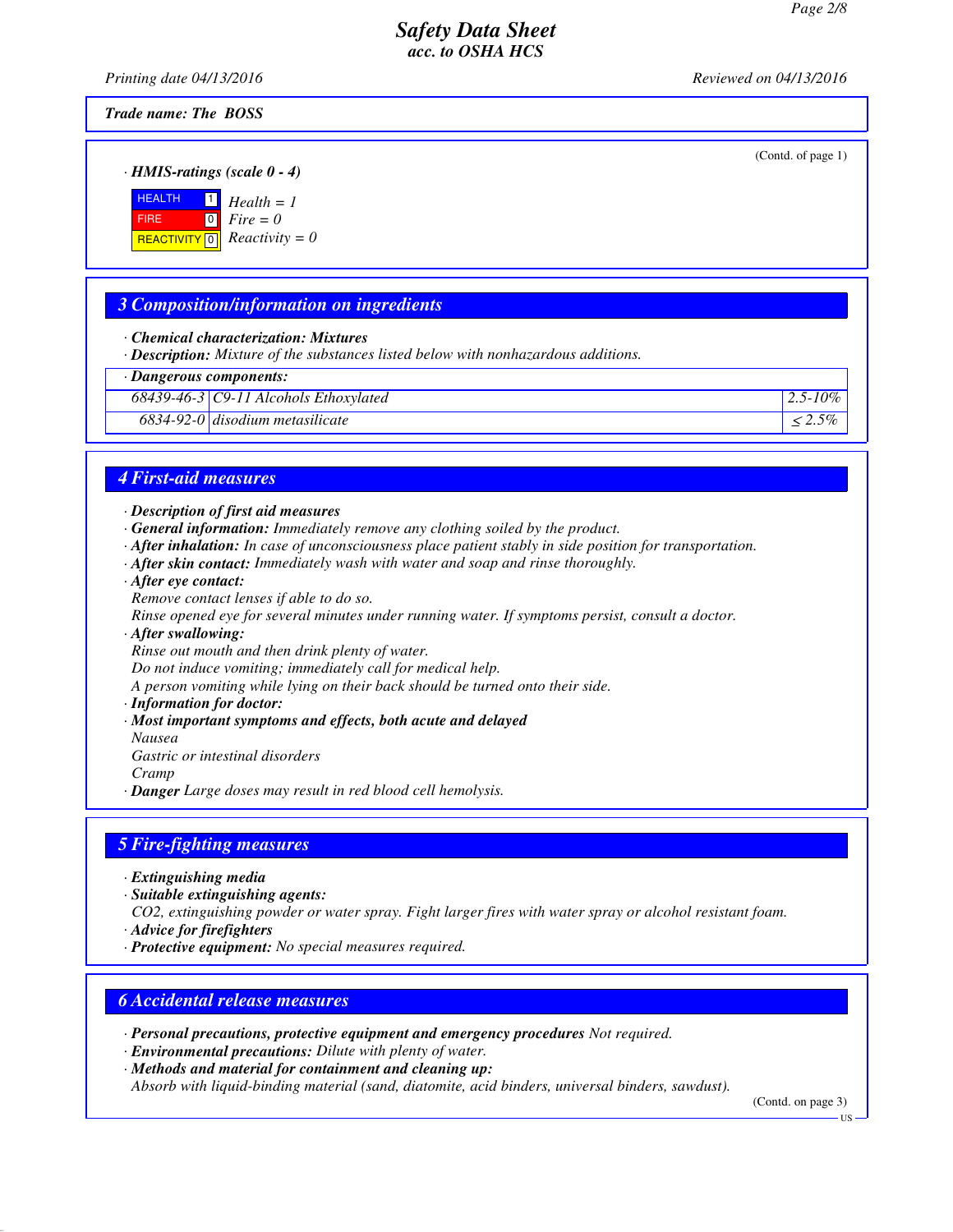*Printing date 04/13/2016 Reviewed on 04/13/2016*

#### *Trade name: The BOSS*

(Contd. of page 2)

*· Reference to other sections See Section 7 for information on safe handling. See Section 8 for information on personal protection equipment. See Section 13 for disposal information.*

## *7 Handling and storage*

*· Handling:*

- *· Precautions for safe handling No special precautions are necessary if used correctly.*
- *· Information about protection against explosions and fires: No special measures required.*
- *· Conditions for safe storage, including any incompatibilities*
- *· Storage:*
- *· Requirements to be met by storerooms and receptacles: No special requirements.*
- *· Information about storage in one common storage facility:*

*Store away from oxidizing agents. Store away from foodstuffs.*

*· Further information about storage conditions: Keep receptacle tightly sealed.*

### *8 Exposure controls/personal protection*

- *· Additional information about design of technical systems: No further data; see item 7.*
- *· Control parameters*
- *· Components with limit values that require monitoring at the workplace:*
- *· Additional information: The lists that were valid during the creation were used as basis.*
- *· Exposure controls*
- *· Personal protective equipment:*
- *· General protective and hygienic measures:*

*Keep away from foodstuffs, beverages and feed. Immediately remove all soiled and contaminated clothing. Wash hands before breaks and at the end of work. Avoid contact with the eyes and skin.*

- *· Breathing equipment: Not required.*
- *· Protection of hands:*



\_S*Protective gloves*

*The glove material has to be impermeable and resistant to the product/ the substance/ the preparation. Selection of the glove material on consideration of the penetration times, rates of diffusion and the degradation*

*· Material of gloves Neoprene gloves PVC or PE gloves Nitrile rubber, NBR Butyl rubber, BR*

*The selection of the suitable gloves does not only depend on the material, but also on further marks of quality and varies from manufacturer to manufacturer. As the product is a preparation of several substances, the resistance of the glove material can not be calculated in advance and has therefore to be checked prior to the application.*

*· Penetration time of glove material*

*The exact break through time has to be found out by the manufacturer of the protective gloves and has to be observed.*

(Contd. on page 4)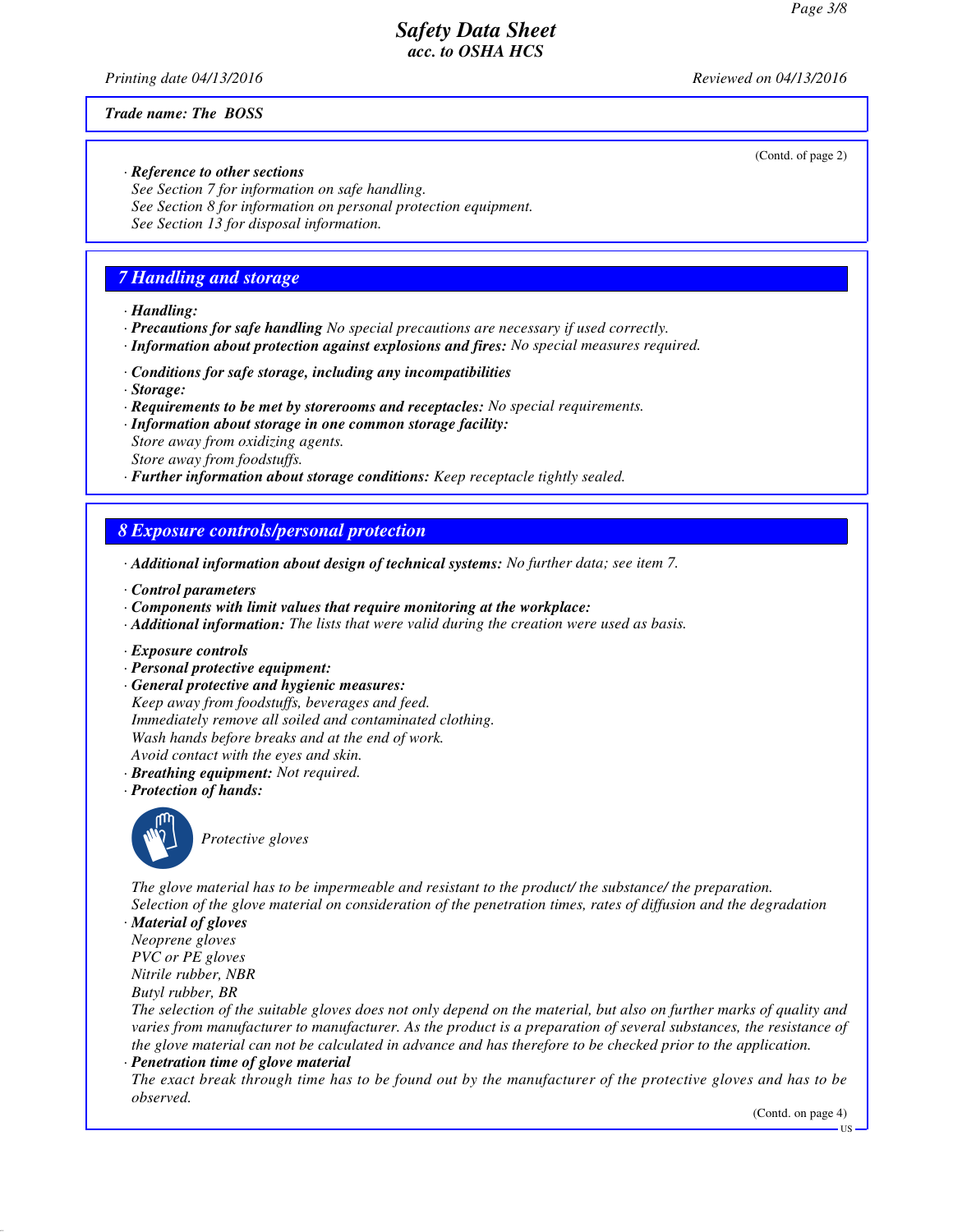(Contd. of page 3)

#### *Safety Data Sheet acc. to OSHA HCS*

*Printing date 04/13/2016 Reviewed on 04/13/2016*

#### *Trade name: The BOSS*

*· Not suitable are gloves made of the following materials: Strong gloves Leather gloves · Eye protection: Goggles recommended during refilling.*

*Safety glasses*

## *9 Physical and chemical properties · Information on basic physical and chemical properties · General Information · Appearance: Form: Liquid Color: Colorless · Odor: Lemon · Odor threshold: Not determined. · pH-value at 20 °C (68 °F): 11.5 · Change in condition Melting point/Melting range: Undetermined.*<br> *Boiling point/Boiling range:*  $100 \, \degree \text{C} \ (212 \, \degree \text{F})$  $B\text{oiling point}/B\text{oiling range:}$ *· Flash point: Not applicable. · Flammability (solid, gaseous): Not applicable. · Ignition temperature: Decomposition temperature: Not determined. · Auto igniting: Product is not selfigniting. · Danger of explosion: Product does not present an explosion hazard. · Explosion limits: Lower: Not determined. Upper: Not determined. · Vapor pressure: Not determined. · Density at 20 °C (68 °F): 1.02 g/cm³ (8.512 lbs/gal) · Relative density Not determined. · Vapor density Not determined. · Evaporation rate Not determined. · Solubility in / Miscibility with Water: Fully miscible. · Partition coefficient (n-octanol/water): Not determined. · Viscosity: Dynamic: Not determined.*

*Kinematic: Not determined. · Solvent content: Organic solvents: 0.1 % Water: 89.3 %*

(Contd. on page 5)

US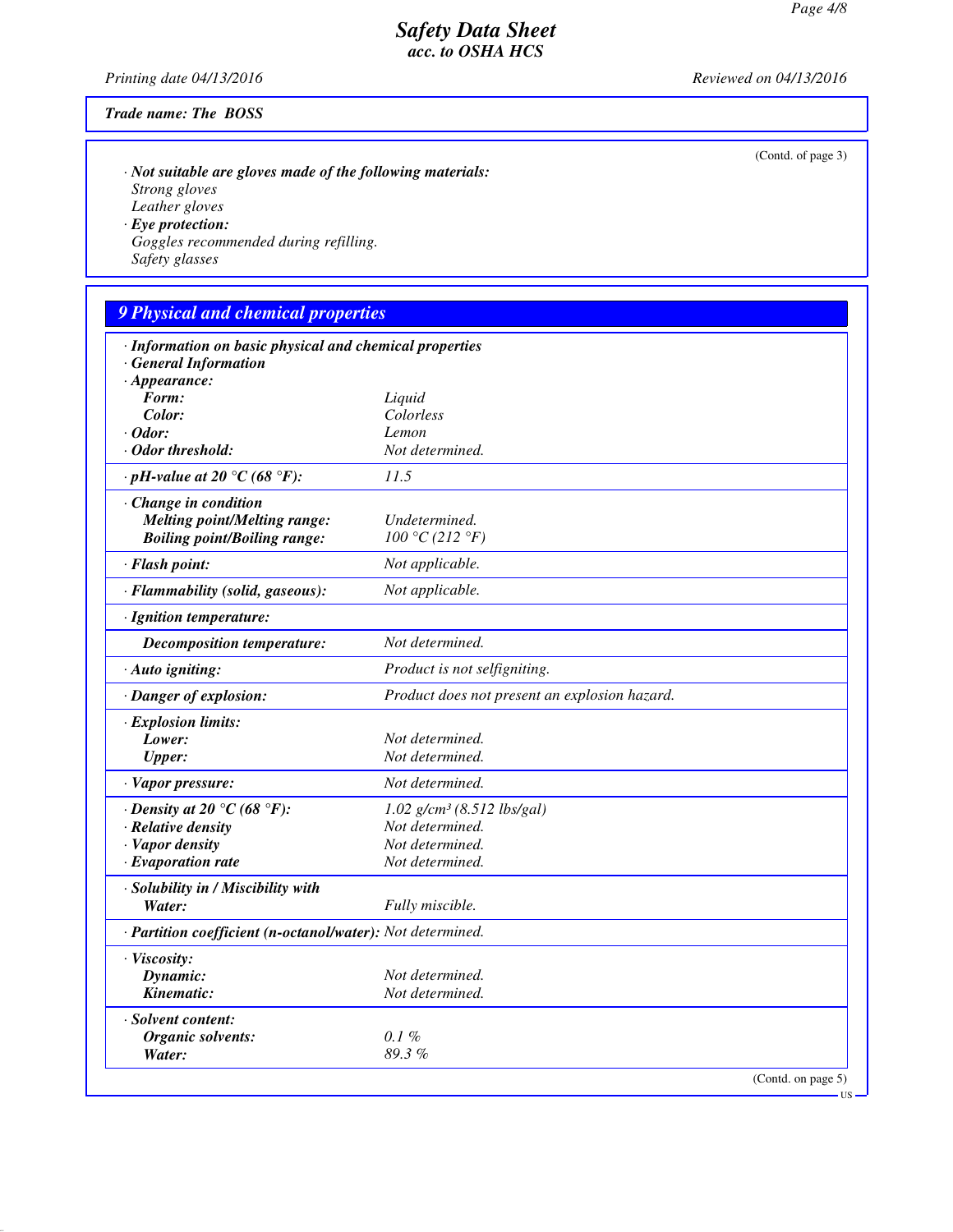*Printing date 04/13/2016 Reviewed on 04/13/2016*

*Trade name: The BOSS*

|                     |                                   | (Contd. of page 4) |
|---------------------|-----------------------------------|--------------------|
| <b>VOC</b> content: | $0.1\%$<br>$0.5$ g/l / 0.00 lb/gl |                    |
| Solids content:     | $9.5\%$                           |                    |
|                     |                                   |                    |

## *10 Stability and reactivity*

*· Reactivity*

*· Chemical stability*

- *· Thermal decomposition / conditions to be avoided: No decomposition if used according to specifications.*
- *· Possibility of hazardous reactions Reacts with strong acids and oxidizing agents.*
- *· Hazardous decomposition products: Carbon monoxide and carbon dioxide*

## *11 Toxicological information*

*· Information on toxicological effects*

*· Acute toxicity:*

- *· Primary irritant effect:*
- *· on the skin: Irritant to skin and mucous membranes.*
- *· on the eye: Irritating effect.*
- *· Sensitization: No sensitizing effects known.*
- *· Additional toxicological information:*

*The product shows the following dangers according to internally approved calculation methods for preparations: Irritant*

#### *· Carcinogenic categories*

*· IARC (International Agency for Research on Cancer)*

*111-76-2 2-butoxyethanol 3* 

*· NTP (National Toxicology Program)*

*no ingredient above de minimis level is listed*

*· OSHA-Ca (Occupational Safety & Health Administration)*

*None of the ingredients is listed.*

## *12 Ecological information*

## *13 Disposal considerations*

*· Waste treatment methods*

*· Recommendation: Must not be disposed of together with household garbage. Do not allow product to reach sewage system.*

- *· Uncleaned packagings:*
- *· Recommendation: Disposal must be made according to official regulations.*
- *· Recommended cleansing agent: Water, if necessary with cleansing agents.*

(Contd. on page 6)

US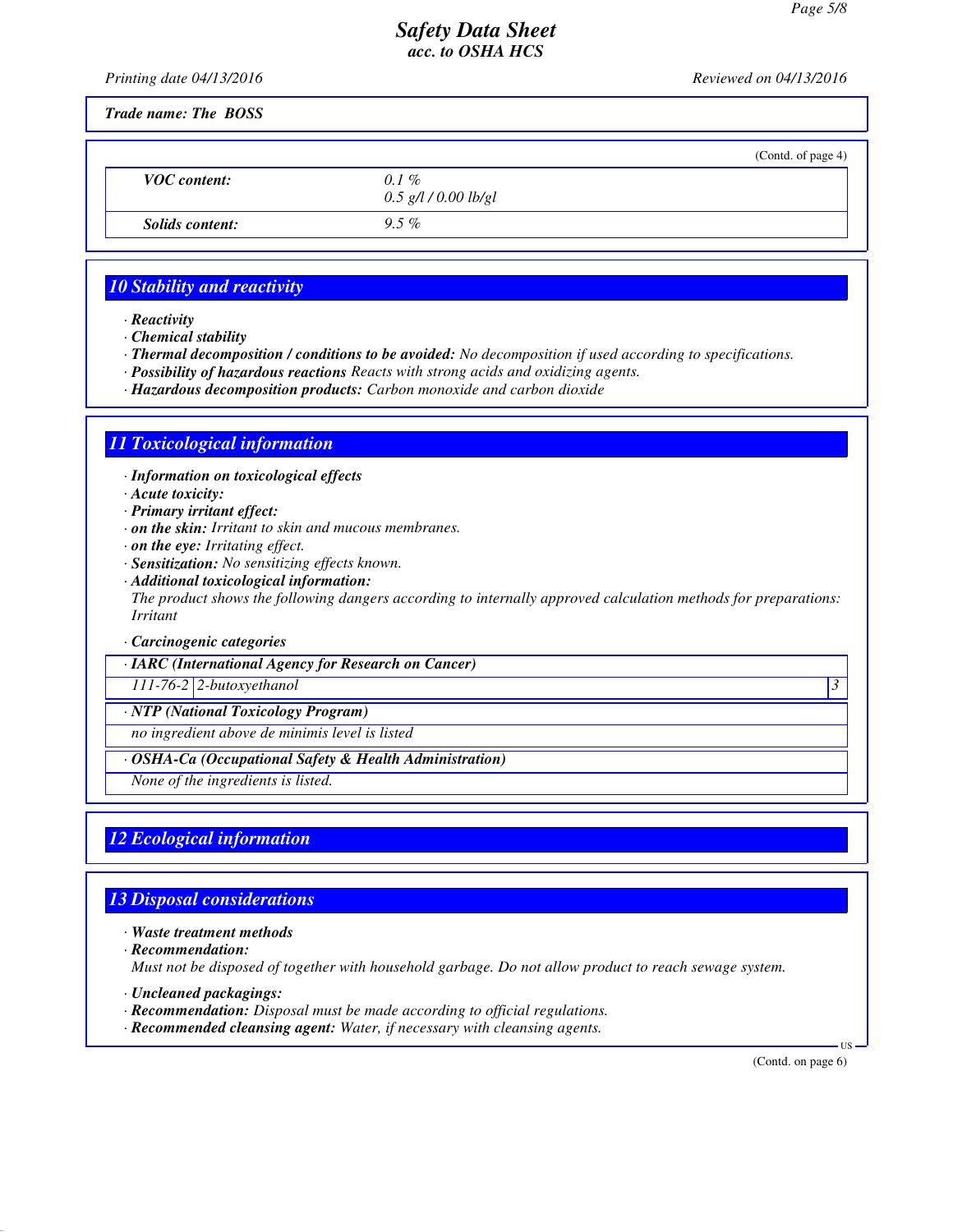*Printing date 04/13/2016 Reviewed on 04/13/2016*

*Trade name: The BOSS*

(Contd. of page 5)

| <b>14 Transport information</b>                            |                                                                                                |  |  |  |
|------------------------------------------------------------|------------------------------------------------------------------------------------------------|--|--|--|
| $\cdot$ UN-Number<br>$\cdot$ <i>DOT</i>                    | Not regulated                                                                                  |  |  |  |
| · UN proper shipping name<br>$\cdot$ <i>DOT</i>            | Not regulated                                                                                  |  |  |  |
| · Transport hazard class(es)                               |                                                                                                |  |  |  |
| $\cdot$ <i>DOT</i>                                         | Not applicable                                                                                 |  |  |  |
| · Packing group<br>$\cdot$ DOT                             | Not applicable                                                                                 |  |  |  |
| · Environmental hazards:<br>$\cdot$ Marine pollutant:      | No                                                                                             |  |  |  |
| · Transport/Additional information:                        |                                                                                                |  |  |  |
| $\cdot$ DOT<br>· Quantity limitations                      | None applicable<br>On passenger aircraft/rail: N/A<br>On cargo aircraft only: N/A              |  |  |  |
| $\cdot$ IMDG<br>$\cdot$ Excepted quantities (EQ) Code: N/A | Maximum net quantity per inner packaging: N/A<br>Maximum net quantity per outer packaging: N/A |  |  |  |
| · UN "Model Regulation": Not regulated                     |                                                                                                |  |  |  |

## *15 Regulatory information*

*· Safety, health and environmental regulations/legislation specific for the substance or mixture · Sara*

|                                    | None of the ingredients is listed.                            |  |
|------------------------------------|---------------------------------------------------------------|--|
|                                    | · Section 313 (Specific toxic chemical listings):             |  |
|                                    | $\overline{111-76-2}$ 2-butoxyethanol                         |  |
|                                    | · TSCA (Toxic Substances Control Act):                        |  |
|                                    | $68439-46-3$ C9-11 Alcohols Ethoxylated                       |  |
|                                    | 6834-92-0 disodium metasilicate                               |  |
|                                    | $64-02-8$ tetrasodium ethylenediaminetetraacetate             |  |
|                                    | $111$ -76-2 2-butoxyethanol                                   |  |
|                                    | 7732-18-5 water, distilled, conductivity or of similar purity |  |
| · Proposition 65                   |                                                               |  |
|                                    | <b>Chemicals known to cause cancer:</b>                       |  |
|                                    | None of the ingredients is listed.                            |  |
|                                    | Chemicals known to cause reproductive toxicity for females:   |  |
| None of the ingredients is listed. |                                                               |  |
|                                    | Chemicalsknown to cause reproductive toxicity for males.      |  |
|                                    | None of the ingredients is listed.                            |  |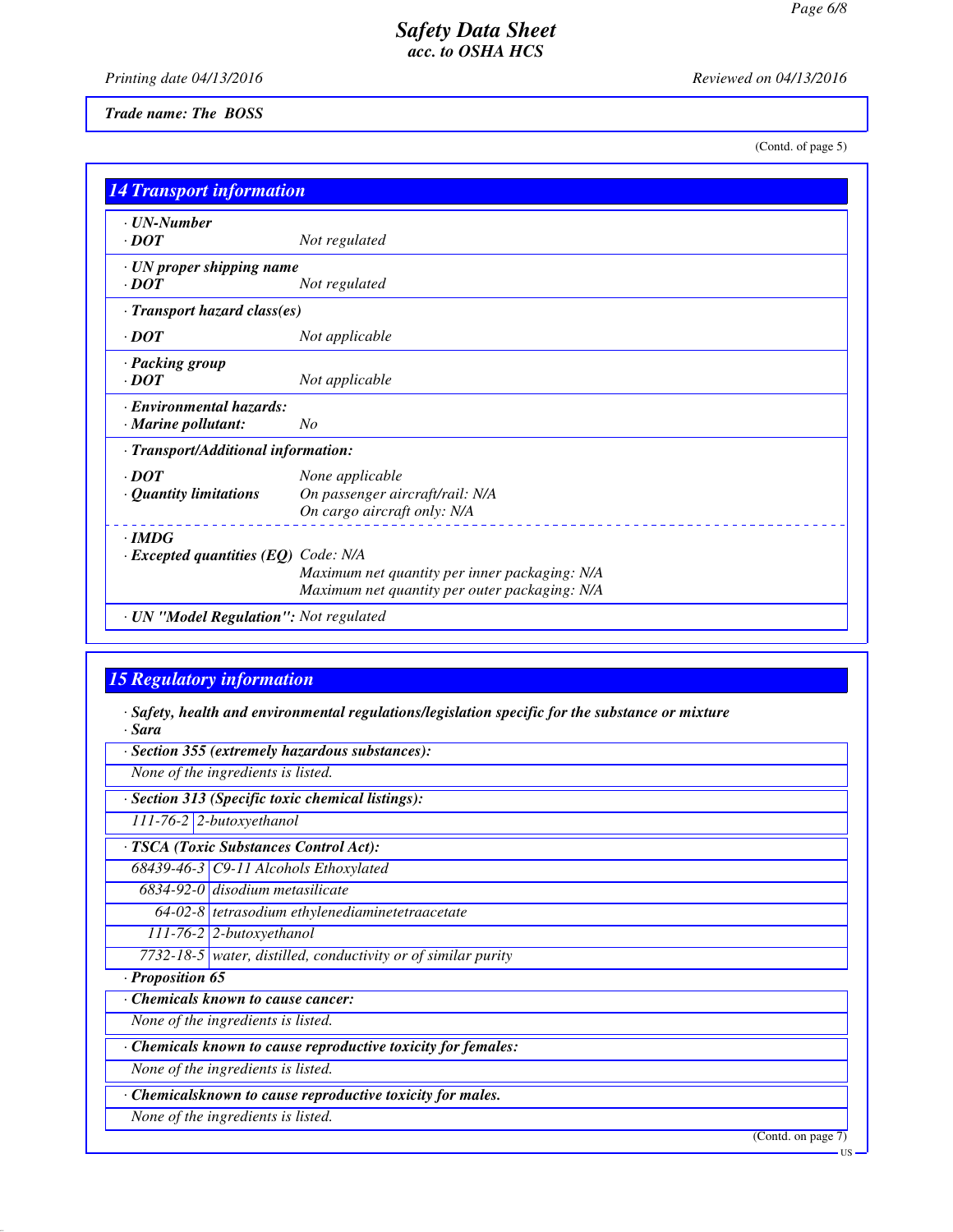*Printing date 04/13/2016 Reviewed on 04/13/2016*

*Trade name: The BOSS*

(Contd. of page 6)

*· Chemicals known to cause developmental toxicity:*

*None of the ingredients is listed.*

*· Carcinogenic categories*

*· EPA (Environmental Protection Agency)*

*111-76-2 2-butoxyethanol NL*

*· TLV (Threshold Limit Value established by ACGIH)*

*111-76-2 2-butoxyethanol A3*

*· NIOSH-Ca (National Institute for Occupational Safety and Health)*

*None of the ingredients is listed.*

*· GHS label elements The product is classified and labeled according to the Globally Harmonized System (GHS). · Hazard pictograms*



| · Signal word Warning                                                                                         |  |  |  |
|---------------------------------------------------------------------------------------------------------------|--|--|--|
| · Hazard statements                                                                                           |  |  |  |
| H315 Causes skin irritation.                                                                                  |  |  |  |
| H319 Causes serious eye irritation.                                                                           |  |  |  |
| $\cdot$ Precautionary statements                                                                              |  |  |  |
| P <sub>280</sub><br>Wear protective gloves.                                                                   |  |  |  |
| Wear eye protection / face protection.<br>P <sub>280</sub>                                                    |  |  |  |
| P305+P351+P338 If in eyes: Rinse cautiously with water for several minutes. Remove contact lenses, if present |  |  |  |
| and easy to do. Continue rinsing.                                                                             |  |  |  |
| Specific treatment (see on this label).<br>P321                                                               |  |  |  |
| If skin irritation occurs: Get medical advice/attention.<br>$P332 + P313$                                     |  |  |  |
| If eye irritation persists: Get medical advice/attention.<br>$P337 + P313$                                    |  |  |  |
| · Chemical safety assessment: A Chemical Safety Assessment has not been carried out.                          |  |  |  |

#### *16 Other information*

*This information is based on our present knowledge. However, this shall not constitute a guarantee for any specific product features and shall not establish a legally valid contractual relationship.*

*· Department issuing SDS: Environment protection department.*

- *· Contact: Product Safety Department*
- *· Date of preparation / last revision 04/13/2016 / - 04/14/2014 · Abbreviations and acronyms: IMDG: International Maritime Code for Dangerous Goods DOT: US Department of Transportation IATA: International Air Transport Association ACGIH: American Conference of Governmental Industrial Hygienists EINECS: European Inventory of Existing Commercial Chemical Substances ELINCS: European List of Notified Chemical Substances CAS: Chemical Abstracts Service (division of the American Chemical Society) NFPA: National Fire Protection Association (USA) HMIS: Hazardous Materials Identification System (USA) VOC: Volatile Organic Compounds (USA, EU) PBT: Persistent, Bioaccumulative and Toxic vPvB: very Persistent and very Bioaccumulative*

(Contd. on page 8)

US